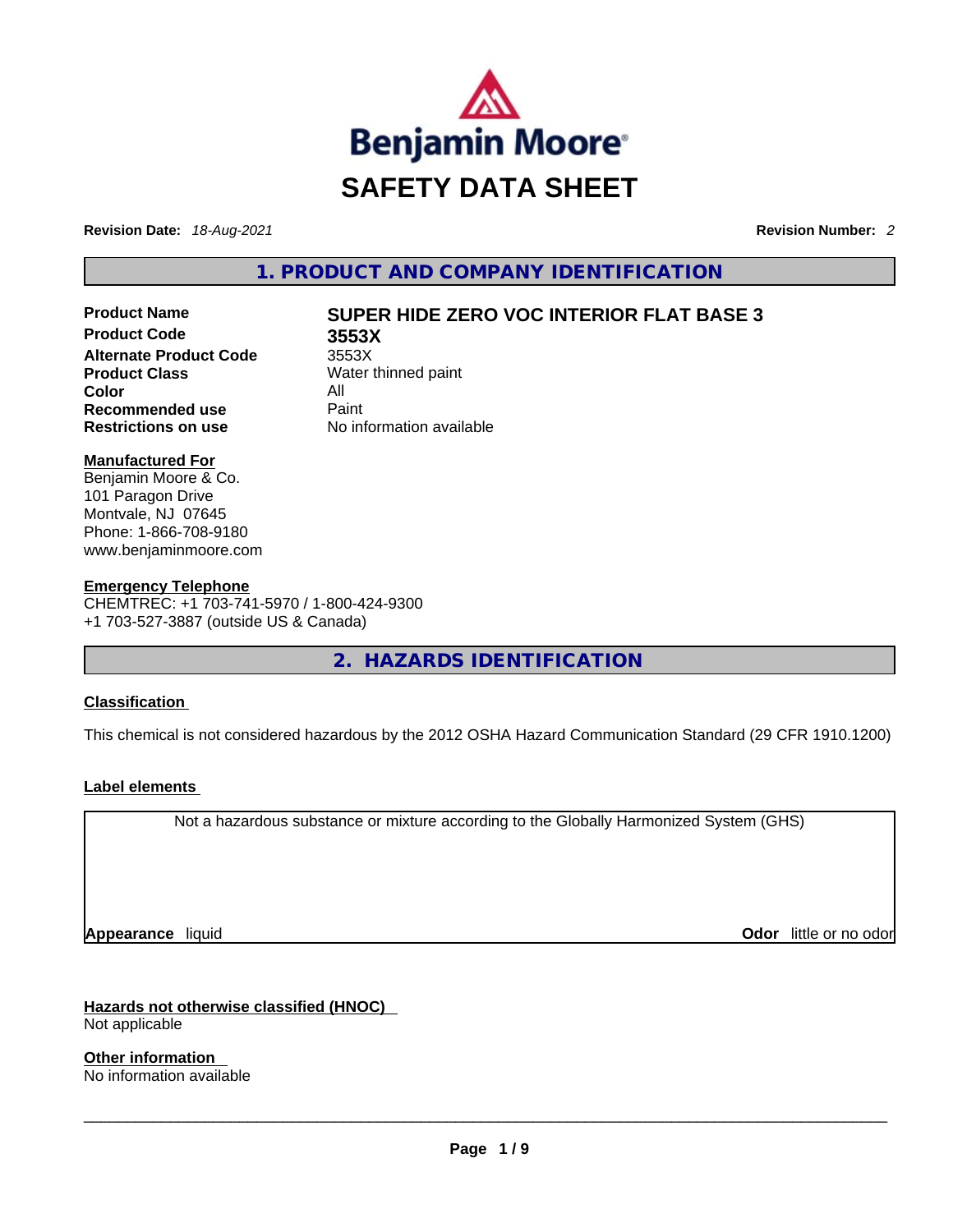**WARNING:** This product contains isothiazolinone compounds at levels of <0.1%. These substances are biocides commonly found in most paints and a variety of personal care products as a preservative. Certain individuals may be sensitive or allergic to these substances, even at low levels.

# **3. COMPOSITION INFORMATION ON COMPONENTS**

| <b>Chemical name</b> | CAS No.    | Weight-% |
|----------------------|------------|----------|
| Kaolin, calcined     | 92704-41-1 | $5 - 10$ |
| Limestone            | 1317-65-3  | $5 - 10$ |
| Diatomaceous earth   | 61790-53-2 | $5 - 10$ |
| Titanium dioxide     | 13463-67-7 | - 5      |

|                                                  | 4. FIRST AID MEASURES                                                                                    |
|--------------------------------------------------|----------------------------------------------------------------------------------------------------------|
| <b>General Advice</b>                            | No hazards which require special first aid measures.                                                     |
| <b>Eye Contact</b>                               | Rinse thoroughly with plenty of water for at least 15 minutes and consult a<br>physician.                |
| <b>Skin Contact</b>                              | Wash off immediately with soap and plenty of water while removing all<br>contaminated clothes and shoes. |
| <b>Inhalation</b>                                | Move to fresh air. If symptoms persist, call a physician.                                                |
| Ingestion                                        | Clean mouth with water and afterwards drink plenty of water. Consult a physician<br>if necessary.        |
| <b>Most Important</b><br><b>Symptoms/Effects</b> | None known.                                                                                              |
| <b>Notes To Physician</b>                        | Treat symptomatically.                                                                                   |
|                                                  | 5. FIRE-FIGHTING MEASURES                                                                                |
|                                                  |                                                                                                          |

| <b>Suitable Extinguishing Media</b>                   | Use extinguishing measures that are appropriate to local<br>circumstances and the surrounding environment.                                   |
|-------------------------------------------------------|----------------------------------------------------------------------------------------------------------------------------------------------|
| Protective equipment and precautions for firefighters | As in any fire, wear self-contained breathing apparatus<br>pressure-demand, MSHA/NIOSH (approved or equivalent)<br>and full protective gear. |
| <b>Specific Hazards Arising From The Chemical</b>     | Closed containers may rupture if exposed to fire or<br>extreme heat.                                                                         |
| Sensitivity to mechanical impact                      | No                                                                                                                                           |
| Sensitivity to static discharge                       | No                                                                                                                                           |
| <b>Flash Point Data</b>                               |                                                                                                                                              |
|                                                       |                                                                                                                                              |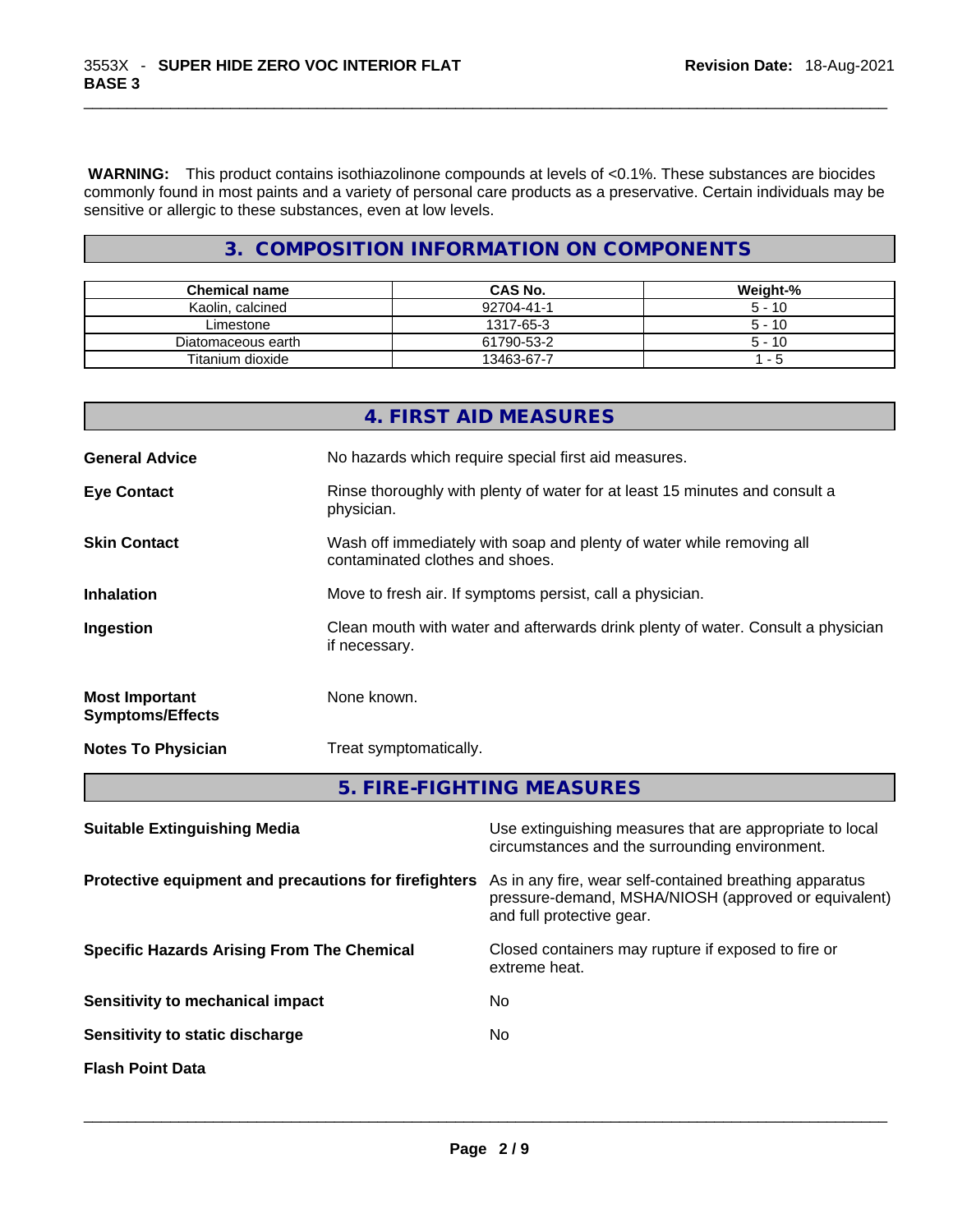| Flash point (°F)<br>Flash Point (°C)<br><b>Method</b>         |                        | Not applicable<br>Not applicable<br>Not applicable |                                |
|---------------------------------------------------------------|------------------------|----------------------------------------------------|--------------------------------|
| <b>Flammability Limits In Air</b>                             |                        |                                                    |                                |
| Lower flammability limit:<br><b>Upper flammability limit:</b> |                        | Not applicable<br>Not applicable                   |                                |
| <b>NFPA</b><br>Health: 1                                      | <b>Flammability: 0</b> | <b>Instability: 0</b>                              | <b>Special:</b> Not Applicable |
| <b>NFPA Legend</b><br>0 - Not Hazardous<br>1 - Slightly       |                        |                                                    |                                |

- 2 Moderate
- 3 High
- 4 Severe

*The ratings assigned are only suggested ratings, the contractor/employer has ultimate responsibilities for NFPA ratings where this system is used.* 

*Additional information regarding the NFPA rating system is available from the National Fire Protection Agency (NFPA) at www.nfpa.org.* 

# **6. ACCIDENTAL RELEASE MEASURES**

| <b>Personal Precautions</b>      | Avoid contact with skin, eyes and clothing. Ensure adequate ventilation.                                                                                                         |
|----------------------------------|----------------------------------------------------------------------------------------------------------------------------------------------------------------------------------|
| <b>Other Information</b>         | Prevent further leakage or spillage if safe to do so.                                                                                                                            |
| <b>Environmental precautions</b> | See Section 12 for additional Ecological Information.                                                                                                                            |
| <b>Methods for Cleaning Up</b>   | Soak up with inert absorbent material. Sweep up and shovel into suitable<br>containers for disposal.                                                                             |
|                                  | 7. HANDLING AND STORAGE                                                                                                                                                          |
| <b>Handling</b>                  | Avoid contact with skin, eyes and clothing. Avoid breathing vapors, spray mists or<br>sanding dust. In case of insufficient ventilation, wear suitable respiratory<br>equipment. |
| <b>Storage</b>                   | Keep container tightly closed. Keep out of the reach of children.                                                                                                                |
| <b>Incompatible Materials</b>    | No information available                                                                                                                                                         |

# **8. EXPOSURE CONTROLS/PERSONAL PROTECTION**

# **Exposure Limits**

| <b>Chemical name</b> | <b>ACGIH TLV</b>         | <b>OSHA PEL</b>            |
|----------------------|--------------------------|----------------------------|
| Limestone            | N/E                      | 15 mg/m <sup>3</sup> - TWA |
|                      |                          | $5 \text{ ma/m}^3$ - TWA   |
| Diatomaceous earth   | N/E                      |                            |
|                      |                          | 20 mppcf - TWA             |
| Titanium dioxide     | TWA: $10 \text{ mg/m}^3$ | $15 \text{ ma/m}^3$ - TWA  |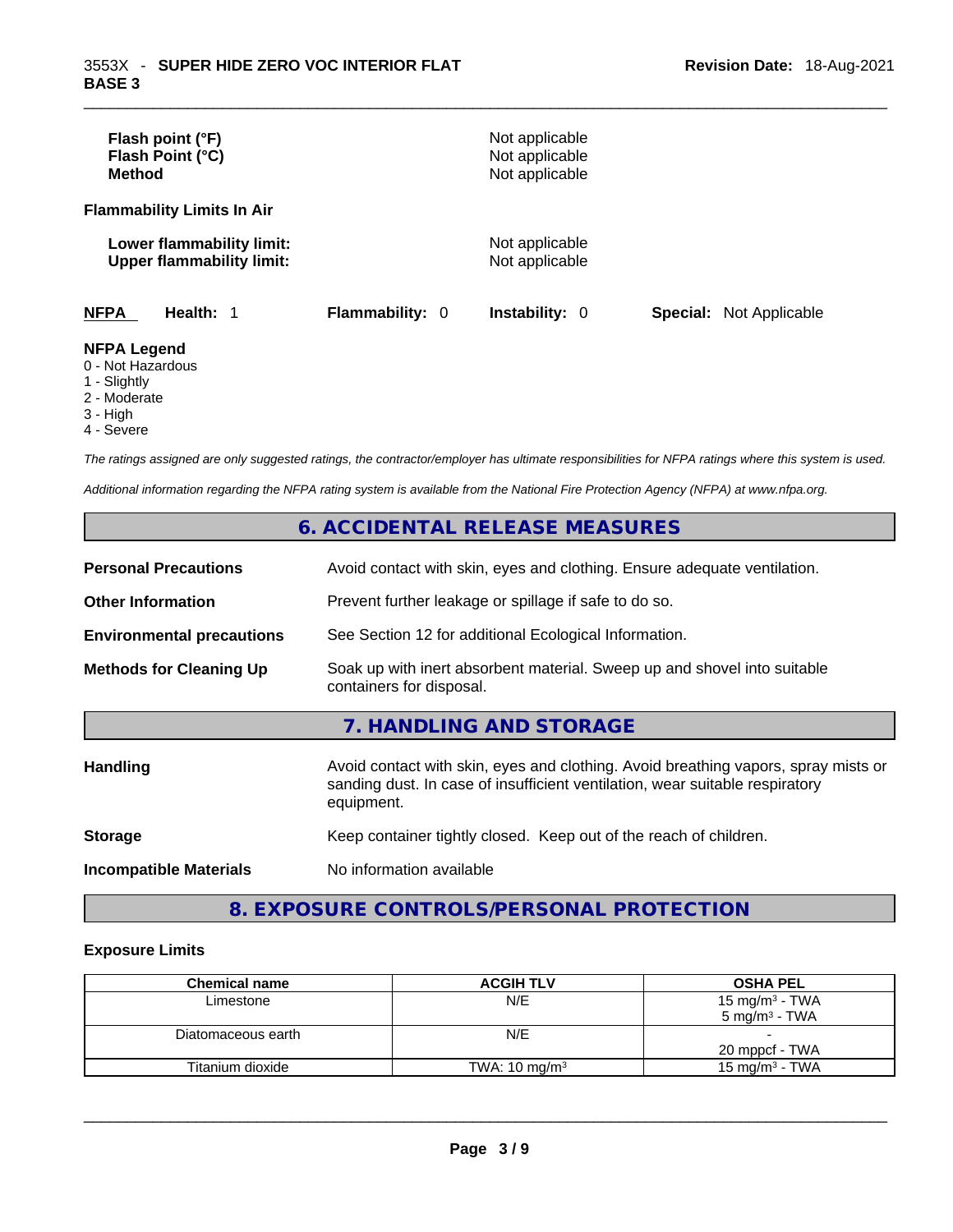#### **Legend**

ACGIH - American Conference of Governmental Industrial Hygienists Exposure Limits OSHA - Occupational Safety & Health Administration Exposure Limits N/E - Not Established

| <b>Engineering Measures</b>          | Ensure adequate ventilation, especially in confined areas.                                                                          |
|--------------------------------------|-------------------------------------------------------------------------------------------------------------------------------------|
| <b>Personal Protective Equipment</b> |                                                                                                                                     |
| <b>Eye/Face Protection</b>           | Safety glasses with side-shields.                                                                                                   |
| <b>Skin Protection</b>               | Protective gloves and impervious clothing.                                                                                          |
| <b>Respiratory Protection</b>        | In case of insufficient ventilation wear suitable respiratory equipment.                                                            |
| <b>Hygiene Measures</b>              | Avoid contact with skin, eyes and clothing. Remove and wash contaminated<br>clothing before re-use. Wash thoroughly after handling. |

# **9. PHYSICAL AND CHEMICAL PROPERTIES**

**Appearance** liquid **Odor**<br> **Odor Threshold**<br> **Odor Threshold**<br> **Odor Threshold Density (lbs/gal)** 9.9 - 10.0 **Specific Gravity** 1.18 - 1.20 **pH bH** *pH* **Viscosity (cps) Viscosity (cps) No information available Solubility(ies)**<br> **Solubility**<br> **Water solubility**<br> **Water solubility Evaporation Rate No information available No information available Vapor pressure Vapor pressure No information available Vapor density No information available No information available Wt. % Solids** 30 - 40 **Vol. % Solids Wt. % Volatiles** 60 - 70 **Vol. % Volatiles** 75 - 85 **VOC Regulatory Limit (g/L)** < 5 **Boiling Point (°F)** 212 **Boiling Point (°C) Freezing point (°F)** 32 **Freezing Point (°C)** 0 **Flash point (°F)** Not applicable **Flash Point (°C)** Not applicable **Method Not applicable**<br> **Plammability (solid, gas)** Not applicable **Not applicable Flammability** (solid, gas) **Upper flammability limit:** Not applicable **Lower flammability limit:** Not applicable **Autoignition Temperature (°F)** No information available **Autoignition Temperature (°C)**<br> **Decomposition Temperature (°F)** No information available **Decomposition Temperature (°F) Decomposition Temperature (°C)** No information available **Partition coefficient**No information available \_\_\_\_\_\_\_\_\_\_\_\_\_\_\_\_\_\_\_\_\_\_\_\_\_\_\_\_\_\_\_\_\_\_\_\_\_\_\_\_\_\_\_\_\_\_\_\_\_\_\_\_\_\_\_\_\_\_\_\_\_\_\_\_\_\_\_\_\_\_\_\_\_\_\_\_\_\_\_\_\_\_\_\_\_\_\_\_\_\_\_\_\_

**No information available No information available**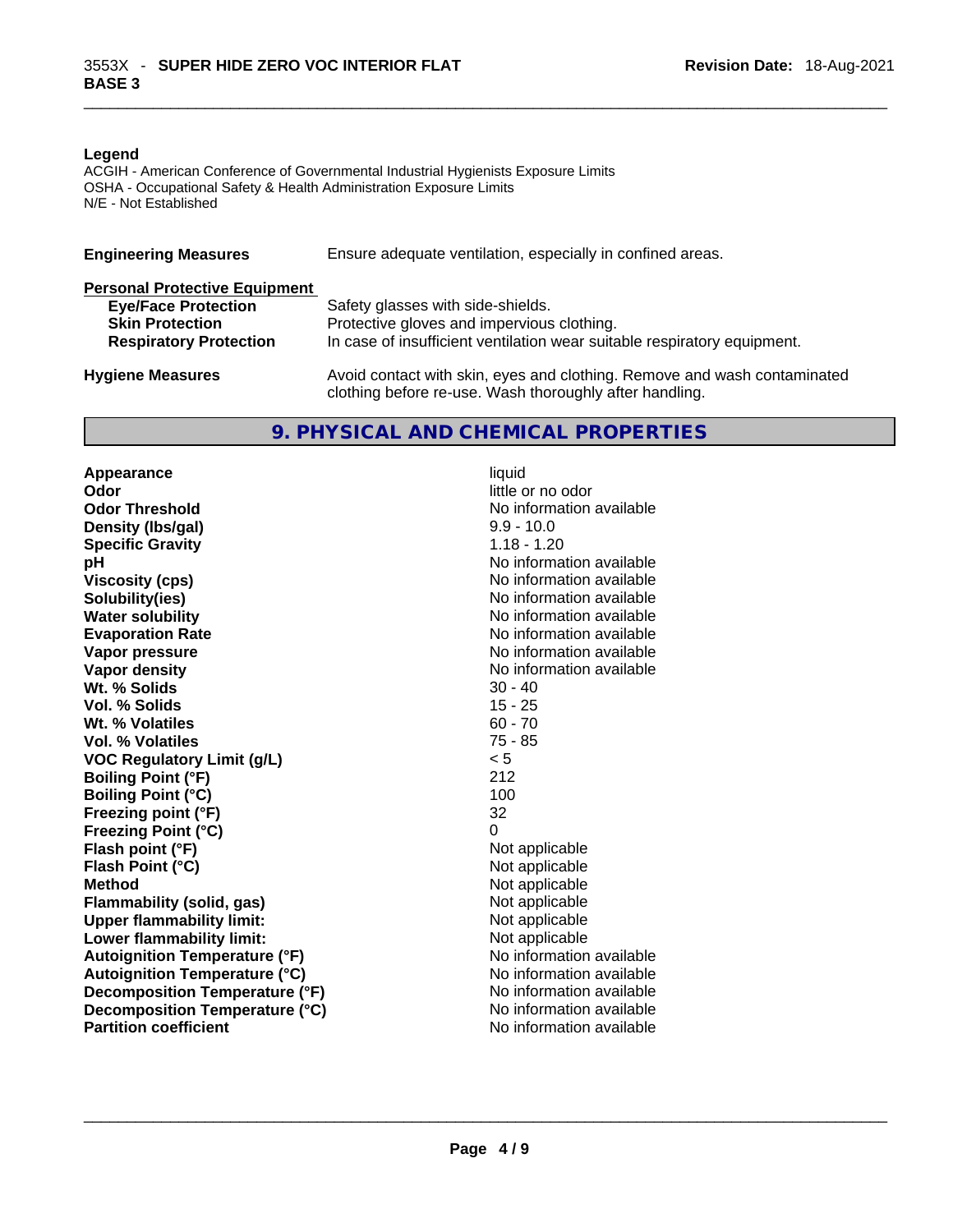# **10. STABILITY AND REACTIVITY**

| <b>Reactivity</b>                       | Not Applicable                           |
|-----------------------------------------|------------------------------------------|
| <b>Chemical Stability</b>               | Stable under normal conditions.          |
| <b>Conditions to avoid</b>              | Prevent from freezing.                   |
| <b>Incompatible Materials</b>           | No materials to be especially mentioned. |
| <b>Hazardous Decomposition Products</b> | None under normal use.                   |
| Possibility of hazardous reactions      | None under normal conditions of use.     |

# **11. TOXICOLOGICAL INFORMATION**

| <b>Product Information</b>                                                                                                                                                                                                                                                                                                                                              |                                                                                                                                                                                                                                                                                                                                                                                                                                                                                                                                                                                  |
|-------------------------------------------------------------------------------------------------------------------------------------------------------------------------------------------------------------------------------------------------------------------------------------------------------------------------------------------------------------------------|----------------------------------------------------------------------------------------------------------------------------------------------------------------------------------------------------------------------------------------------------------------------------------------------------------------------------------------------------------------------------------------------------------------------------------------------------------------------------------------------------------------------------------------------------------------------------------|
| Information on likely routes of exposure                                                                                                                                                                                                                                                                                                                                |                                                                                                                                                                                                                                                                                                                                                                                                                                                                                                                                                                                  |
| <b>Principal Routes of Exposure</b>                                                                                                                                                                                                                                                                                                                                     | Eye contact, skin contact and inhalation.                                                                                                                                                                                                                                                                                                                                                                                                                                                                                                                                        |
| <b>Acute Toxicity</b>                                                                                                                                                                                                                                                                                                                                                   |                                                                                                                                                                                                                                                                                                                                                                                                                                                                                                                                                                                  |
| <b>Product Information</b>                                                                                                                                                                                                                                                                                                                                              | No information available                                                                                                                                                                                                                                                                                                                                                                                                                                                                                                                                                         |
|                                                                                                                                                                                                                                                                                                                                                                         | Symptoms related to the physical, chemical and toxicological characteristics                                                                                                                                                                                                                                                                                                                                                                                                                                                                                                     |
| <b>Symptoms</b>                                                                                                                                                                                                                                                                                                                                                         | No information available                                                                                                                                                                                                                                                                                                                                                                                                                                                                                                                                                         |
|                                                                                                                                                                                                                                                                                                                                                                         | Delayed and immediate effects as well as chronic effects from short and long-term exposure                                                                                                                                                                                                                                                                                                                                                                                                                                                                                       |
| Eye contact<br><b>Skin contact</b><br><b>Inhalation</b><br>Ingestion<br><b>Sensitization</b><br><b>Neurological Effects</b><br><b>Mutagenic Effects</b><br><b>Reproductive Effects</b><br><b>Developmental Effects</b><br><b>Target organ effects</b><br>STOT - single exposure<br><b>STOT - repeated exposure</b><br>Other adverse effects<br><b>Aspiration Hazard</b> | May cause slight irritation.<br>Substance may cause slight skin irritation. Prolonged or repeated contact may dry<br>skin and cause irritation.<br>May cause irritation of respiratory tract.<br>Ingestion may cause gastrointestinal irritation, nausea, vomiting and diarrhea.<br>No information available<br>No information available.<br>No information available.<br>No information available.<br>No information available.<br>No information available.<br>No information available.<br>No information available.<br>No information available.<br>No information available |

#### **Numerical measures of toxicity**

**The following values are calculated based on chapter 3.1 of the GHS document**

#### **Component Information**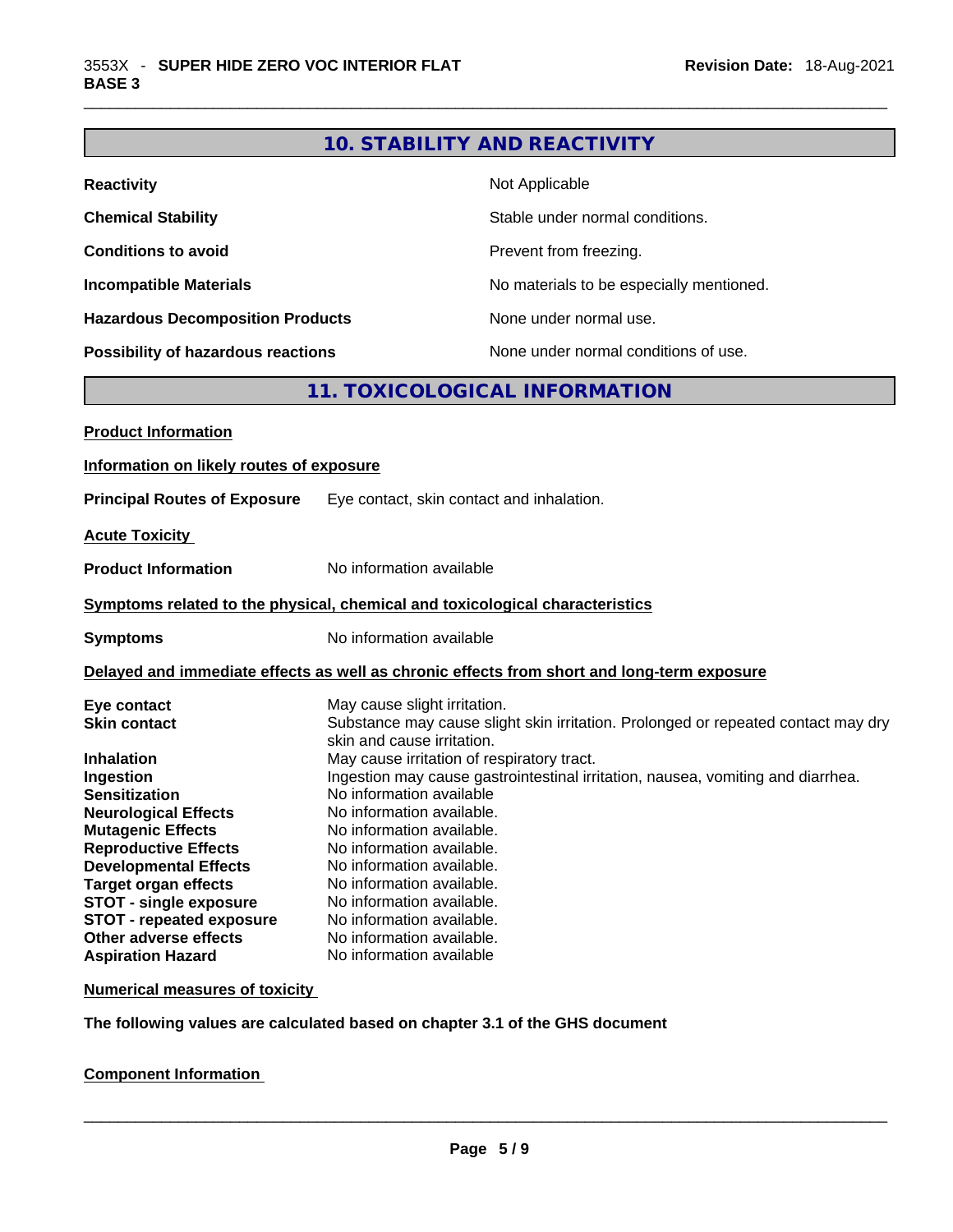| Chemical name                  | Oral LD50           | Dermal LD50 | Inhalation LC50 |
|--------------------------------|---------------------|-------------|-----------------|
| Kaolin, calcined<br>92704-41-1 | > 2000 mg/kg (Rat)  |             |                 |
| Titanium dioxide<br>13463-67-7 | > 10000 mg/kg (Rat) |             |                 |

#### **Chronic Toxicity**

#### **Carcinogenicity**

*The information below indicates whether each agency has listed any ingredient as a carcinogen:.* 

| <b>Chemical name</b> | IARC                 | <b>NTP</b> | OSHA   |
|----------------------|----------------------|------------|--------|
|                      | 2B<br>Possible Human |            | Listed |
| Titanium<br>dioxide  | Carcinogen           |            |        |

• Although IARC has classified titanium dioxide as possibly carcinogenic to humans (2B), their summary concludes: "No significant exposure to titanium dioxide is thought to occur during the use of products in which titanium dioxide is bound to other materials, such as paint."

#### **Legend**

IARC - International Agency for Research on Cancer NTP - National Toxicity Program OSHA - Occupational Safety & Health Administration

**12. ECOLOGICAL INFORMATION** 

# **Ecotoxicity Effects**

The environmental impact of this product has not been fully investigated.

#### **Product Information**

#### **Acute Toxicity to Fish**

No information available

#### **Acute Toxicity to Aquatic Invertebrates**

No information available

#### **Acute Toxicity to Aquatic Plants**

No information available

#### **Persistence / Degradability**

No information available.

#### **Bioaccumulation**

No information available.

#### **Mobility in Environmental Media**

No information available.

#### **Ozone**

# No information available \_\_\_\_\_\_\_\_\_\_\_\_\_\_\_\_\_\_\_\_\_\_\_\_\_\_\_\_\_\_\_\_\_\_\_\_\_\_\_\_\_\_\_\_\_\_\_\_\_\_\_\_\_\_\_\_\_\_\_\_\_\_\_\_\_\_\_\_\_\_\_\_\_\_\_\_\_\_\_\_\_\_\_\_\_\_\_\_\_\_\_\_\_ **Component Information**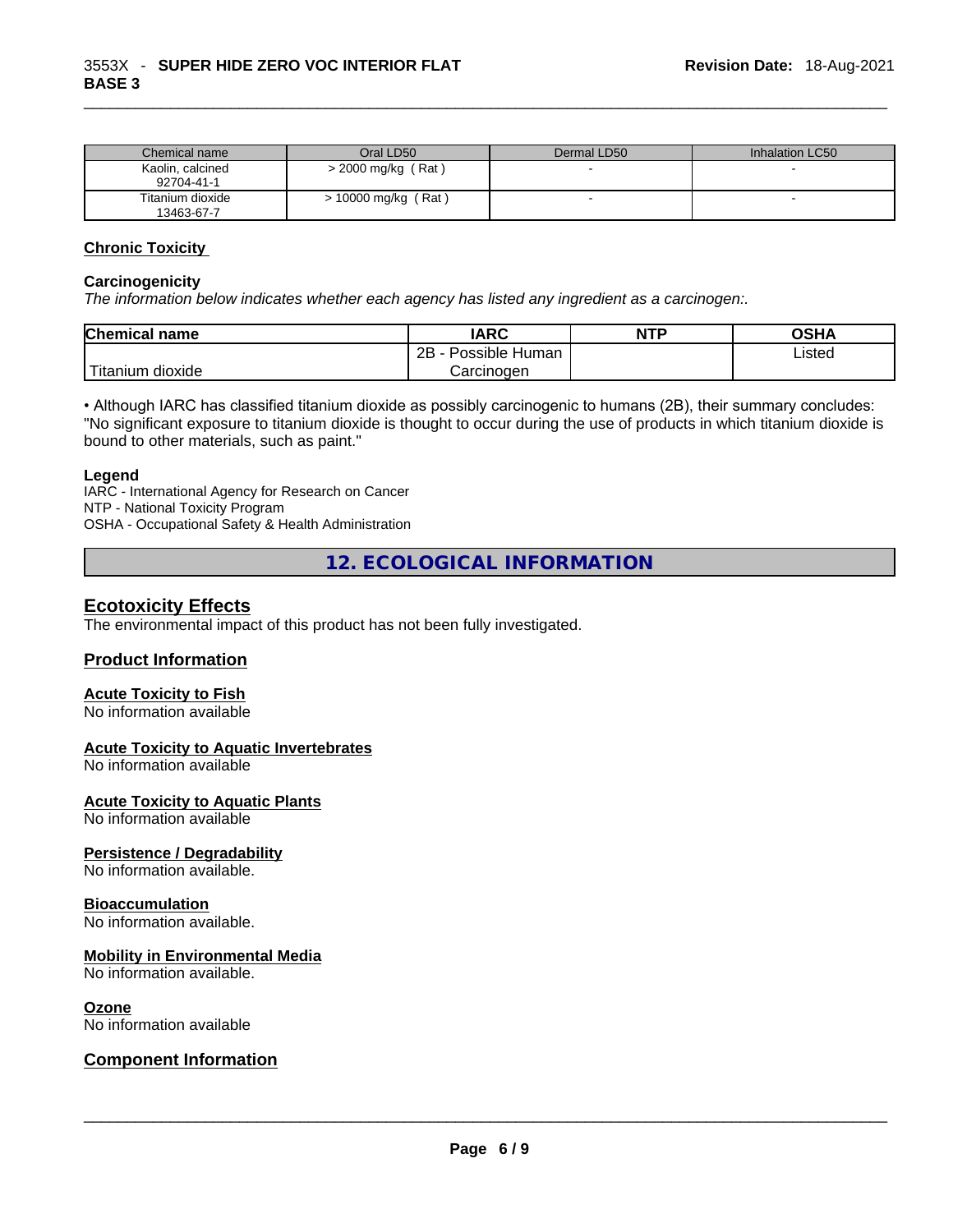### **Acute Toxicity to Fish**

#### Titanium dioxide

 $LCS0: > 1000$  mg/L (Fathead Minnow - 96 hr.)

#### **Acute Toxicity to Aquatic Invertebrates**

No information available

#### **Acute Toxicity to Aquatic Plants**

No information available

|                              | 13. DISPOSAL CONSIDERATIONS                                                                                                                                                                                               |
|------------------------------|---------------------------------------------------------------------------------------------------------------------------------------------------------------------------------------------------------------------------|
| <b>Waste Disposal Method</b> | Dispose of in accordance with federal, state, and local regulations. Local<br>requirements may vary, consult your sanitation department or state-designated<br>environmental protection agency for more disposal options. |
|                              | 14. TRANSPORT INFORMATION                                                                                                                                                                                                 |
| <b>DOT</b>                   | Not regulated                                                                                                                                                                                                             |
| <b>ICAO/IATA</b>             | Not regulated                                                                                                                                                                                                             |
| <b>IMDG/IMO</b>              | Not regulated                                                                                                                                                                                                             |
|                              | 15. REGULATORY INFORMATION                                                                                                                                                                                                |

# **International Inventories**

| <b>TSCA: United States</b> | Yes - All components are listed or exempt. |
|----------------------------|--------------------------------------------|
| <b>DSL: Canada</b>         | Yes - All components are listed or exempt. |

# **Federal Regulations**

| <b>SARA 311/312 hazardous categorization</b> |    |  |
|----------------------------------------------|----|--|
| Acute health hazard                          | Nο |  |
| Chronic Health Hazard                        | No |  |
| Fire hazard                                  | No |  |
| Sudden release of pressure hazard            | No |  |
| Reactive Hazard                              | No |  |

#### **SARA 313**

Section 313 of Title III of the Superfund Amendments and Reauthorization Act of 1986 (SARA). This product contains a chemical or chemicals which are subject to the reporting requirements of the Act and Title 40 of the Code of Federal Regulations, Part 372:

*None*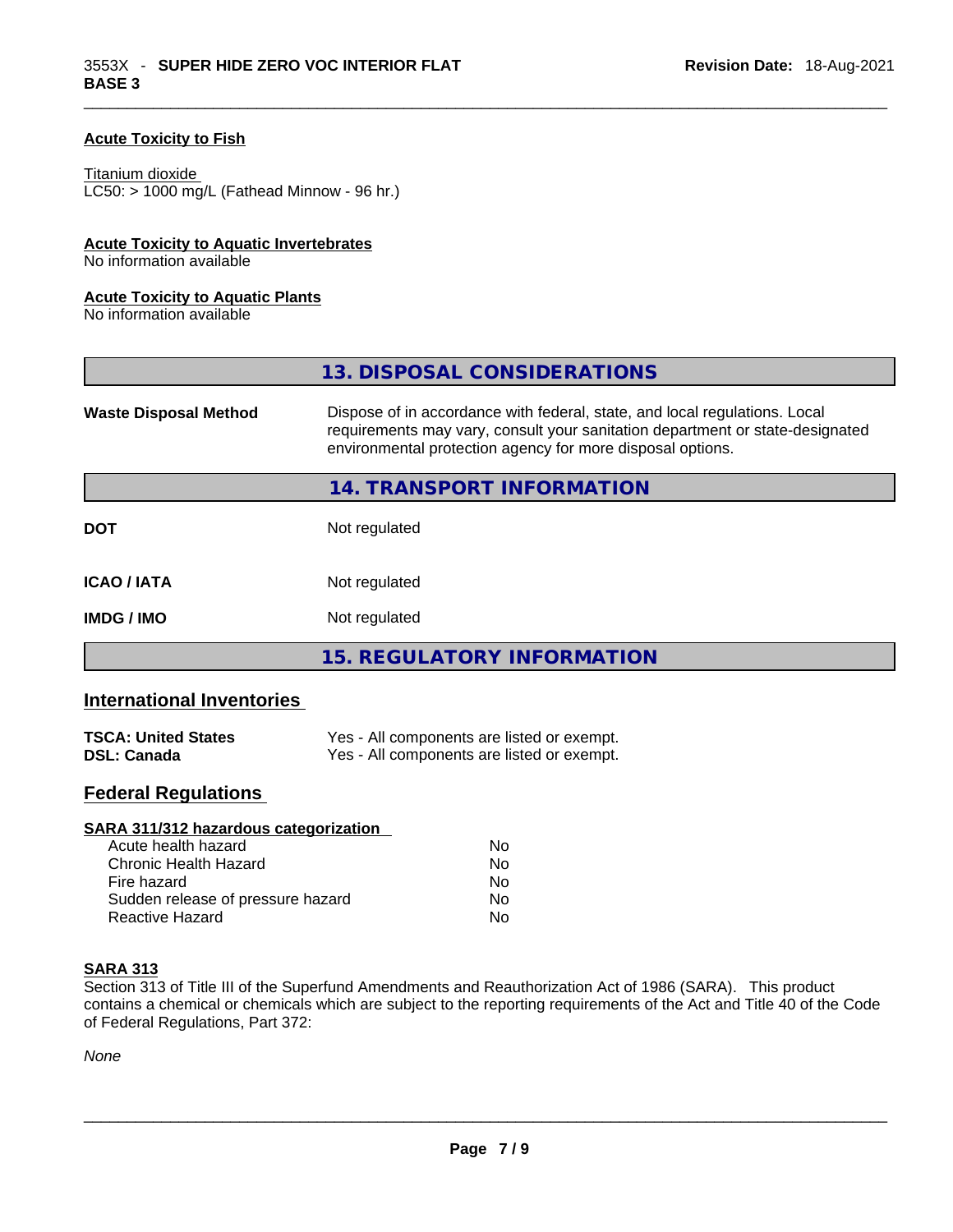#### **Clean Air Act,Section 112 Hazardous Air Pollutants (HAPs) (see 40 CFR 61)**

This product contains the following HAPs:

*None*

# **US State Regulations**

#### **California Proposition 65**

**AVIDER WARNING:** Cancer and Reproductive Harm– www.P65warnings.ca.gov

#### **State Right-to-Know**

| Chemical name      | <b>Massachusetts</b> | <b>New Jersey</b> | Pennsylvania |
|--------------------|----------------------|-------------------|--------------|
| ∟imestone          |                      |                   |              |
| Diatomaceous earth |                      |                   |              |
| Titanium dioxide   |                      |                   |              |

# **Legend**

X - Listed

| <b>16. OTHER INFORMATION</b>            |                                                    |                                                                                                                               |                      |                                                                                                                                                                                                                                                                                                                                                                                                                                             |  |  |
|-----------------------------------------|----------------------------------------------------|-------------------------------------------------------------------------------------------------------------------------------|----------------------|---------------------------------------------------------------------------------------------------------------------------------------------------------------------------------------------------------------------------------------------------------------------------------------------------------------------------------------------------------------------------------------------------------------------------------------------|--|--|
| HMIS -                                  | Health: 1                                          | <b>Flammability: 0</b>                                                                                                        | <b>Reactivity: 0</b> | $PPE: -$                                                                                                                                                                                                                                                                                                                                                                                                                                    |  |  |
| <b>HMIS Legend</b>                      |                                                    |                                                                                                                               |                      |                                                                                                                                                                                                                                                                                                                                                                                                                                             |  |  |
| 0 - Minimal Hazard                      |                                                    |                                                                                                                               |                      |                                                                                                                                                                                                                                                                                                                                                                                                                                             |  |  |
| 1 - Slight Hazard                       |                                                    |                                                                                                                               |                      |                                                                                                                                                                                                                                                                                                                                                                                                                                             |  |  |
| 2 - Moderate Hazard                     |                                                    |                                                                                                                               |                      |                                                                                                                                                                                                                                                                                                                                                                                                                                             |  |  |
| 3 - Serious Hazard                      |                                                    |                                                                                                                               |                      |                                                                                                                                                                                                                                                                                                                                                                                                                                             |  |  |
| 4 - Severe Hazard<br>* - Chronic Hazard |                                                    |                                                                                                                               |                      |                                                                                                                                                                                                                                                                                                                                                                                                                                             |  |  |
|                                         |                                                    | X - Consult your supervisor or S.O.P. for "Special" handling instructions.                                                    |                      |                                                                                                                                                                                                                                                                                                                                                                                                                                             |  |  |
|                                         | present under the actual normal conditions of use. |                                                                                                                               |                      | Note: The PPE rating has intentionally been left blank. Choose appropriate PPE that will protect employees from the hazards the material will                                                                                                                                                                                                                                                                                               |  |  |
|                                         |                                                    | registered trade and service mark of the NPCA. HMIS® materials may be purchased exclusively from J. J. Keller (800) 327-6868. |                      | Caution: HMIS® ratings are based on a 0-4 rating scale, with 0 representing minimal hazards or risks, and 4 representing significant hazards or<br>risks. Although HMIS® ratings are not required on MSDSs under 29 CFR 1910.1200, the preparer, has chosen to provide them. HMIS® ratings are<br>to be used only in conjunction with a fully implemented HMIS® program by workers who have received appropriate HMIS® training. HMIS® is a |  |  |

 **WARNING!** If you scrape, sand, or remove old paint, you may release lead dust. LEAD IS TOXIC. EXPOSURE TO LEAD DUST CAN CAUSE SERIOUS ILLNESS, SUCH AS BRAIN DAMAGE, ESPECIALLY IN CHILDREN. PREGNANT WOMEN SHOULD ALSO AVOID EXPOSURE. Wear a NIOSH approved respirator to control lead exposure. Clean up carefully with a HEPA vacuum and a wet mop. Before you start, find out how to protect yourself and your family by contacting the National Lead Information Hotline at 1-800-424-LEAD or log on to www.epa.gov/lead.

**Prepared By Product Stewardship Department**